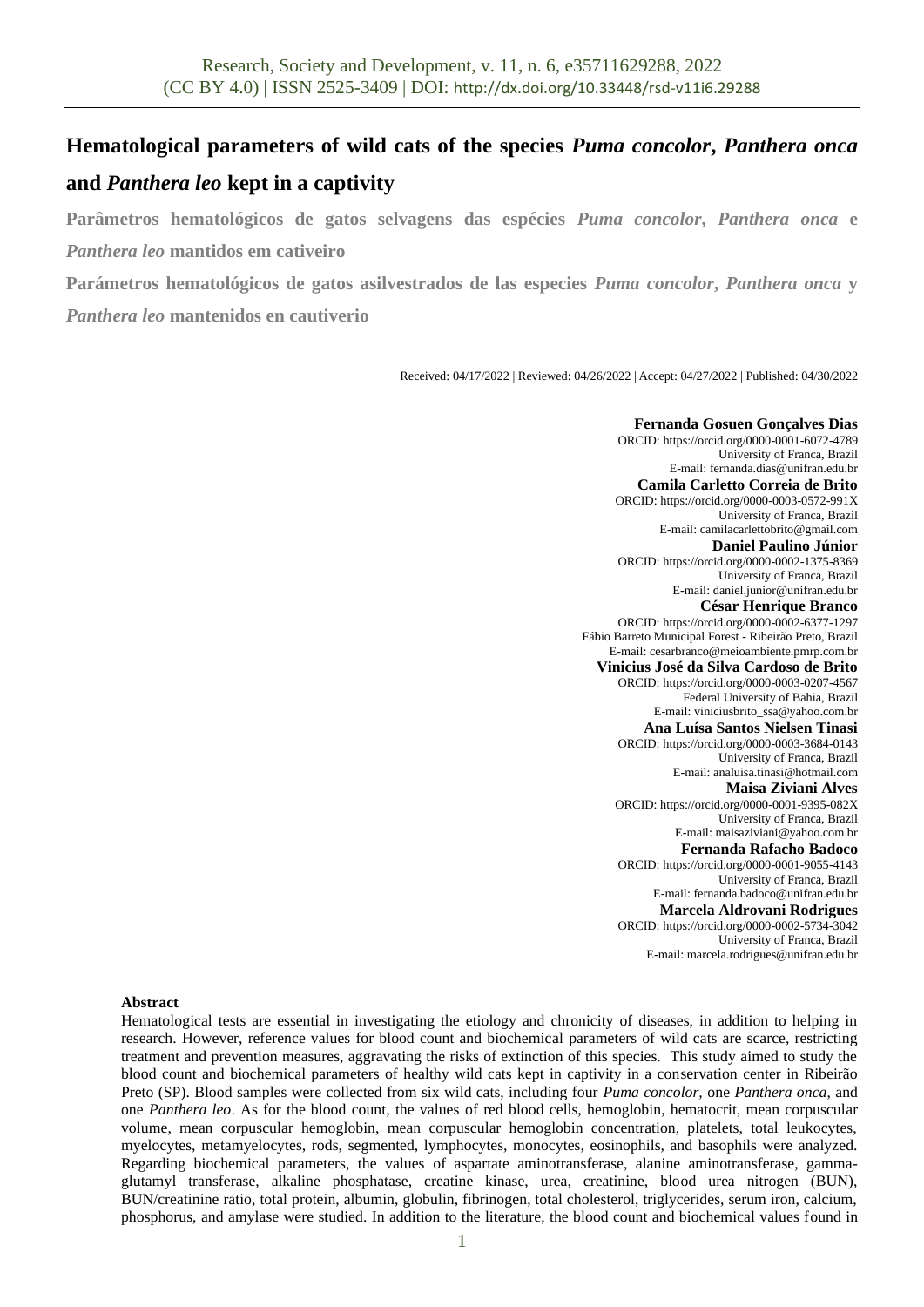this study indicate that there may be variations in hematological parameters as a function of the sex of the animal and between captive and free-living populations. Furthermore, in this study, some hematological parameters of wild cats differed from those references for domestic cats.

**Keywords:** Hematology; Lion; Puma; Jaguar.

#### **Resumo**

Os exames hematológicos são essenciais na investigação da etiologia e cronicidade das doenças, além de auxiliarem nas pesquisas. No entanto, os valores de referência para hemograma e parâmetros bioquímicos de gatos selvagens são escassos, restringindo medidas de tratamento e prevenção, agravando os riscos de extinção dessas espécies. Este trabalho teve como objetivo estudar o hemograma e parâmetros bioquímicos de gatos selvagens saudáveis mantidos em cativeiro em um centro de conservação em Ribeirão Preto (SP). Amostras de sangue foram coletadas de seis gatos selvagens, incluindo quatro *Puma concolor*, um *Panthera onca* e um *Panthera leo*. Quanto ao hemograma, os valores de glóbulos vermelhos, hemoglobina, hematócrito, volume corpuscular médio, hemoglobina corpuscular média, concentração de hemoglobina corpuscular média, plaquetas, leucócitos totais, mielócitos, metamielócitos, bastonetes, segmentados, linfócitos, monócitos, eosinófilos e basófilos foram analisados. Em relação aos parâmetros bioquímicos, os valores de aspartato aminotransferase, alanina aminotransferase, gama-glutamil transferase, fosfatase alcalina, creatina quinase, ureia, creatinina, nitrogênio ureico no sangue (BUN), razão BUN/creatinina, proteína total, albumina, globulina, fibrinogênio total, colesterol, triglicerídeos, ferro sérico, cálcio, fósforo e amilase foram estudados. Em adição a literatura, o hemograma e os valores bioquímicos encontrados neste estudo indicam que pode haver variações nos parâmetros hematológicos em função do sexo do animal e entre populações em cativeiro e em vida livre. Além disso, neste estudo, alguns parâmetros hematológicos de gatos selvagens diferiram daquelas referências para gatos domésticos.

**Palavras-chave:** Hematologia; Leão; Onça parda; Onça pintada.

#### **Resumen**

Los exámenes hematológicos son esenciales para investigar la etiología y la cronicidad de las enfermedades, además de ayudar en la investigación. Sin embargo, los valores de referencia para el hemograma y los parámetros bioquímicos de los gatos salvajes son escasos, restringiendo las medidas de tratamiento y prevención, agravando los riesgos de extinción de estas especies. Este trabajo tuvo como objetivo estudiar el hemograma y los parámetros bioquímicos de gatos salvajes sanos mantenidos en cautiverio en un centro de conservación en Ribeirão Preto (SP). Se recolectaron muestras de sangre de seis gatos salvajes, incluidos cuatro Puma concolor, una Panthera onca y una Panthera leo. En cuanto al hemograma, los valores de glóbulos rojos, hemoglobina, hematocrito, volumen corpuscular medio, hemoglobina corpuscular media, concentración de hemoglobina corpuscular media, plaquetas, leucocitos totales, mielocitos, metamielocitos, bastoncillos, segmentados, linfocitos, monocitos, eosinófilos. y basófilos fueron analizados. En cuanto a los parámetros bioquímicos, los valores de aspartato aminotransferasa, alanina aminotransferasa, gamma-glutamil transferasa, fosfatasa alcalina, creatina quinasa, urea, creatinina, nitrógeno ureico en sangre (BUN), relación BUN/creatinina, proteína total, albúmina, globulina, Se estudiaron fibrinógeno total, colesterol, triglicéridos, hierro sérico, calcio, fósforo y amilasa. Además de la literatura, el hemograma y los valores bioquímicos encontrados en este estudio indican que puede haber variaciones en los parámetros hematológicos dependiendo del sexo del animal y entre poblaciones en cautiverio y en libertad. Además, en este estudio, algunos parámetros hematológicos de gatos salvajes diferían de los de referencia para gatos domésticos. **Palabras clave**: Hematología; León; Puma; Jaguar.

# **1. Introduction**

A hematological study is a useful tool in the assessment of the physiological conditions of an organism. It can help determine the etiology and severity of many diseases and assist in the selection and monitoring of animals for research (Larsson et al., 2015).

Hematological examinations are common in the medicine of domestic animals, with several studies on reference values for dogs and cats (Azevedo et al., 2013). On the other hand, knowledge about the reference values for many species is limited in wildlife medicine. It is challenging to obtain a sample size that allows a statistical evaluation of the hematological parameters. Besides, differences in handling and techniques for physical or chemical restriction of animals during blood collection can bias hematological values (Du Plessis, 2009; Larsson et al., 2015). Thus, laboratory reference parameters for large felids are often based on scientific information from other animal species, especially domestic felids (Azevedo et al.,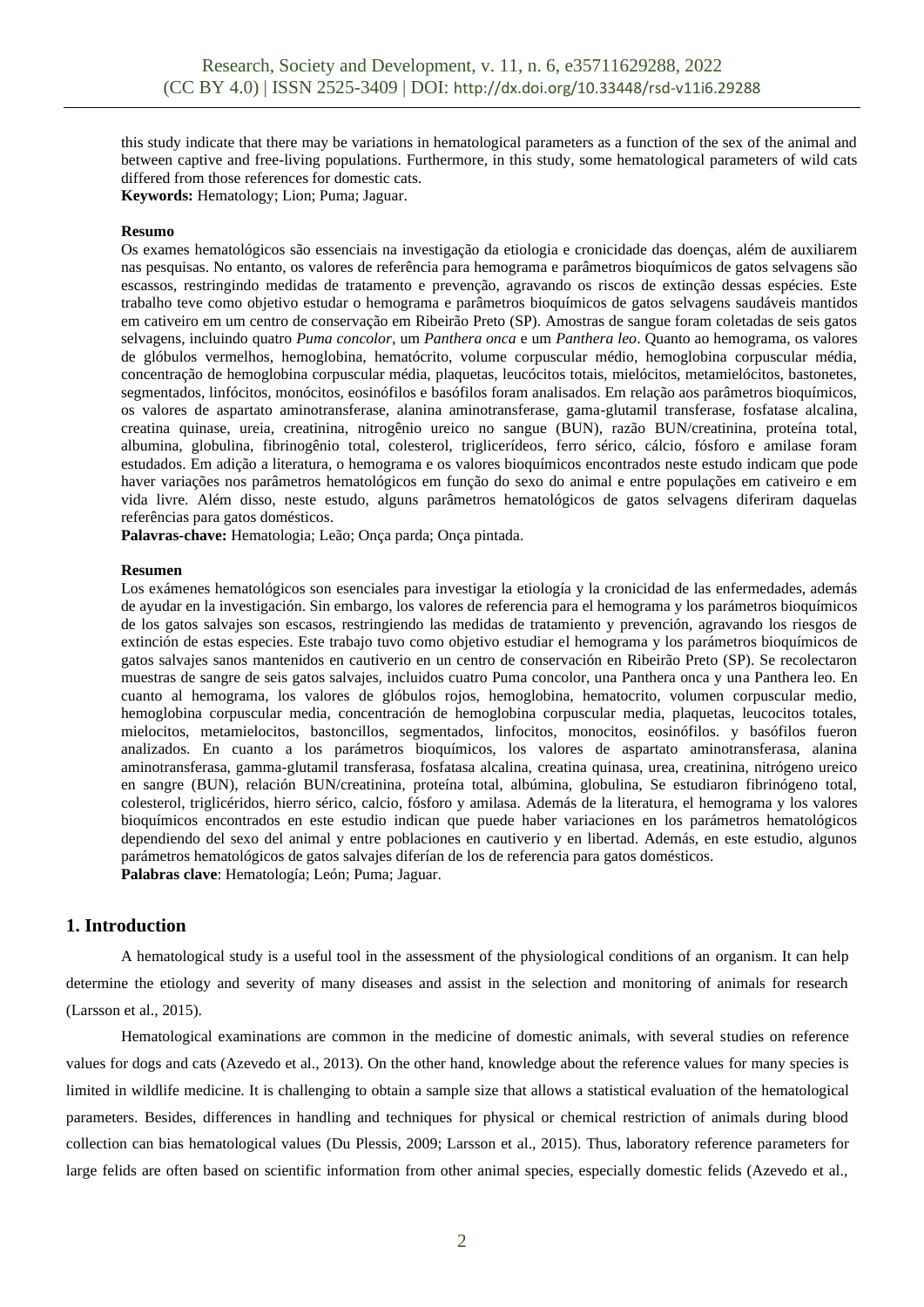2013). Thus, different researchers must conduct studies involving captive or free-living wild animal populations to compare reproducibility between results.

Cougar (Puma concolor, Linnaeus, 1771), jaguar (Panthera onca, Linnaeus, 1758), and lion (*Panthera leo*, Linnaeus, 1758) are wild cats belonging to the Carnivorous order, which stand out in Brazilian zoos for the exuberance and ecological importance (Morato et al., 2013; Rueda et al., 2013; Ávila-Nájera et al., 2018; Whitten et al., 2019). They represent a group threatened with extinction due anthropic actions, including suppression and fragmentation of habitat due to expansion of cities, roads, and agriculture, predatory hunting and illegal trade, and fires (Sajjad et al., 2012; Azevedo et al., 2013; Morato et al., 2013). All these threats became wild cats vulnerable to diseases, especially those associated with other factors such as poor nutrition, stress and inbreeding (Larsson et al., 2017).

Compared to free-living wild cats, captive individuals appear to be more susceptible to the development of chronic or infectious diseases (Larsson et al., 2017), which could culminate in death or reduced fertility (Azevedo et al., 2013), causing population decline and compromising conservationist strategies. The suspicion of many of these diseases, including neoplasms, feline parvovirus, feline coronavirus, feline immunodeficiency virus, and feline leukemia virus, came from hematological tests (Larsson et al., 2015). Another important aspect related to the health of wild cats kept in captivity, under human care, is the risk of transmission of zoonotic diseases (Bevins et al., 2012), whose treatment and prophylaxis measures depend on knowledge about clinical hematology (Maas et al., 2013; Larsson et al., 2017).

## **2. Materials and Methods**

The research protocols were approved by the Ethics Committee on the Use of Animals of the University of Franca, under process number 9615071020. The animal maintenance zoo (Bosque Municipal Fábio Barreto, Ribeirão Preto, SP, Brazil) follows all standard license conditions for caring and maintaining large wild cats in captivity (IN 07/2015).

Six wild cats were studied, including four *P. concolor* (two females and two males), one *P. onca* (male) and one *P. leo* (male), aged 2 to 18 years, castrated and whole, clinically healthy, and weighing between 45 and 180 kg. All the individuals studied have lived in the zoo for more than a year and are fed beef and chicken meat and bones daily in the afternoon. Water is offered ad libitum.

Blood samples were collected between October 2019 and February 2020, with the animals under anesthesia and after a 12-hour fast. Pharmacological restraint was dissociative, using midazolam as pre-anesthetic medication followed by an association of ketamine, dexmedetomidine, and butorphanol, administered intramuscularly through anesthetic darts fired from a blowgun. The doses were calculated by interspecific allometric extrapolation (Freitas; Carregaro, 2003; Souza et al., 2018).

After anesthesia, individuals were clinically assessed for body score, degree of hydration, mucous color, presence of ectoparasites, cardiopulmonary auscultation, and palpation of regional lymph nodes.

Venous blood samples were collected by puncture of the right or left external jugular, with the aid of sterile hypodermic needles and syringes (BD Precision Glide, Becton & Dickinson Indústria Cirúrgica Ltda, Curitiba, Brazil) and stored in microtubes with and without ethylenediaminetetraacetic acid (EDTA) at 10% (Analisa, Belo Horizonte, Brazil) to perform blood count and biochemical dosage, respectively. The blood aliquots were individually identified and processed at the Clinical Laboratory of the Veterinary Hospital of the University of Franca, following conventional techniques (Thrall et al., 2014).

The values of red blood cells  $(x10^6/\mu L)$ , hemoglobin (g/dL), hematocrit (%), mean corpuscular volume - MCV (%), mean corpuscular hemoglobin - MCH (pg), mean corpuscular hemoglobin concentration - MCHC (%), platelets (μL), total leukocytes (μL), myelocytes (μL), metamyelocytes (μL), rods (μL), segmented cells (μL), lymphocytes (μL), monocytes (μL), eosinophils (μL) and basophils (μL) were studied. Blood samples were processed in an automated hematology analyzer (Model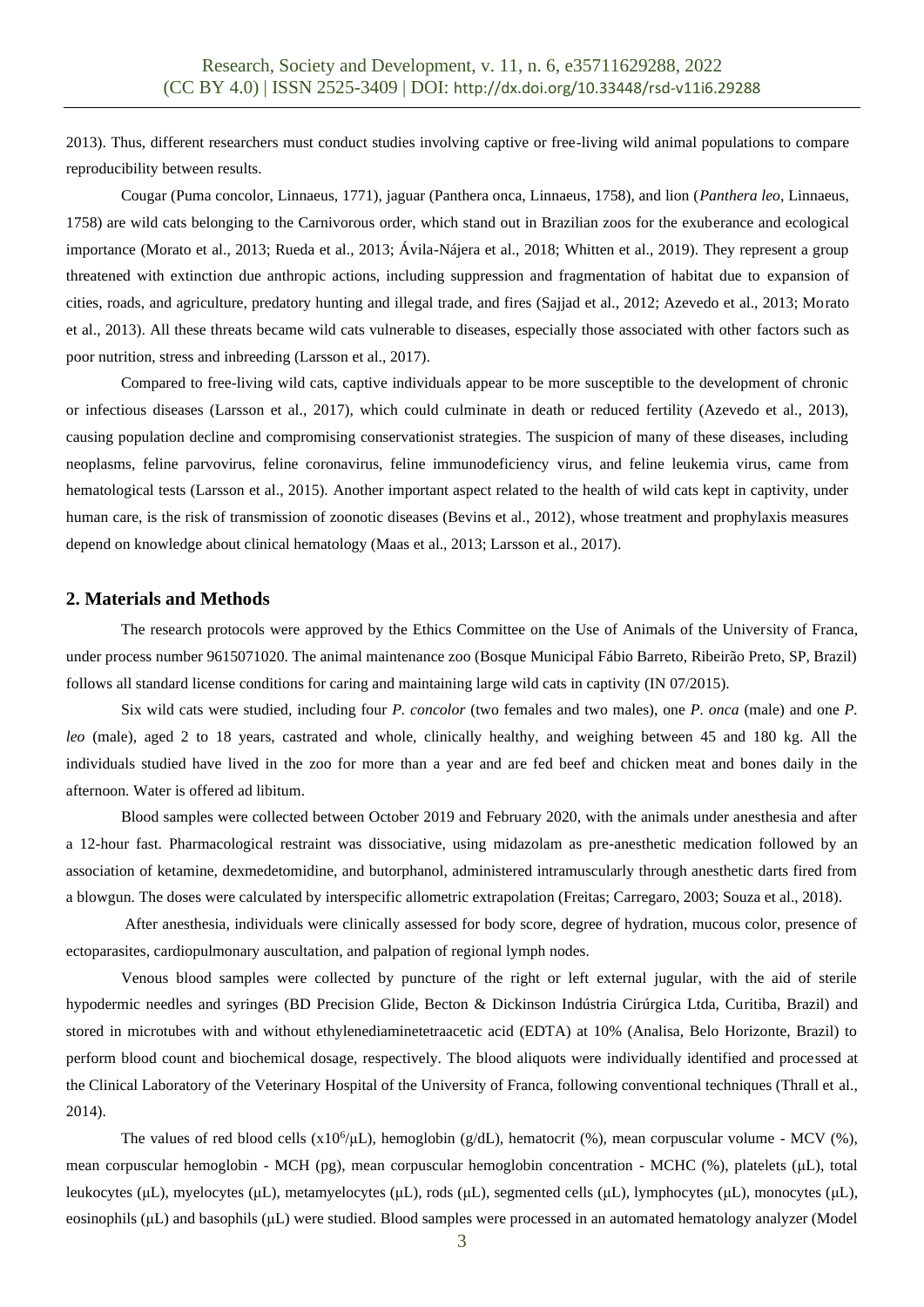pocH-100iv Diff, Sysmex do Brasil Indústria e Comércio Ltda, São José dos Pinhais, PR) for the counting of red blood cells and hematocrit, and in a digital differential cell counter (Model CCS 02, Phoenix Luferco Industry and Commerce of Scientific Equipment, Araraquara, SP) for studying leukocytes (Thrall et al., 2014).

The values of aspartate aminotransferase - AST (U/L), alanine aminotransferase - ALT (U/L), gammaglutamyltransferase - GGT (U/L), alkaline phosphatase - AF (U/L), creatine kinase - CK (U/L), urea (mg/dL), creatinine (mg/dL), blood urea nitrogen - BUN (mg/dL), BUN/creatinine ratio, total protein (g/dL), albumin (g/dL), globulin (g/dL), fibrinogen (mg/dL), total cholesterol (mg/dL), triglycerides (mg/dL), serum iron (μg/dL), calcium (mg/dL), phosphorus (mg/dL) and amylase (U/L) were studied. AST, ALT, GGT, AF, CK, urea, creatinine, total protein, albumin, fibrinogen, total cholesterol, triglycerides, serum iron, calcium, phosphorus and amylase were analyzed in a ChemWell automatic analyzer (Labtest Diagnóstica, Vista Alegre, Lagoa Santa, MG), as previously recommended [14]. Values of BUN, BUN/creatinine ratio and globulins were calculated as follow: [BUN (mg/dL) = urea (mg/dL)/2.1428], [ratio BUN/creatinine = BUN  $(mg/dL)/c$ reatinine  $(mg/dL)$ ] and  $[globulins(g/dL) = PT(g/dL) - ALB (g/dL)]$  (Thrall et al., 2014).

Quantitative blood count and biochemical parameters are individually presented for each specimen. Means and standard deviations were calculated considering data from all wild cats studied.

## **3. Results**

Upon direct physical examination, wild cats did not show any relevant changes, so they were considered healthy.

The individual values for each specimen and the means and standard deviations (SD) relative to the hemogram and biochemical parameters of the six wild cats studied are shown in Tables 1 and 2, respectively.

| <b>Parameters</b>                  | $P_{\rm r}$<br>concolor<br>(female,<br>2-years<br>old) | <b>P.</b><br>concolor<br>(female,<br>9-years<br>old) | <b>P.</b><br>concolor<br>(male,<br>12-years<br>old) | <b>P.</b><br>concolor<br>(male,<br>18-years<br>old) | P. onca<br>(male,<br>$17-$<br>vears<br>old) | P. leo<br>(male,<br>$18-$<br>vears<br>old) | Mean           | <b>SD</b>    |
|------------------------------------|--------------------------------------------------------|------------------------------------------------------|-----------------------------------------------------|-----------------------------------------------------|---------------------------------------------|--------------------------------------------|----------------|--------------|
| Red blood cells<br>$(x10^6/\mu L)$ | 8.5                                                    | 10.3                                                 | 6.9                                                 | 6.7                                                 | 6.4                                         | 9.3                                        | 8.0            | 1.6          |
| Hemoglobin $(g/dL)$                | 12.2                                                   | 14.8                                                 | 9.7                                                 | 10.5                                                | 8.6                                         | 12.8                                       | 11.4           | 2.2          |
| Hematocrit (%)                     | 37.4                                                   | 46.5                                                 | 30.2                                                | 31.2                                                | 26.1                                        | 39.0                                       | 35.0           | 7.3          |
| $MCV$ $(\%)$                       | 44.2                                                   | 45.4                                                 | 44.0                                                | 46.7                                                | 41.0                                        | 42.2                                       | 43.9           | 2.0          |
| MCH (pg)                           | 14.4                                                   | 14.4                                                 | 14.1                                                | 15.7                                                | 13.5                                        | 13.8                                       | 14.32          | 0.7          |
| MCHC (%)                           | 32.6                                                   | 31.8                                                 | 32.1                                                | 33.7                                                | 33.0                                        | 32.8                                       | 32.6           | 0.6          |
| Platelets $(\mu L)$                | 269.000                                                | 139.000                                              | 117.000                                             | 438.000                                             | 176.000                                     | 293.000                                    | 238.667        | 120.22<br>4  |
| Total leukocytes (µL)              | 8.500                                                  | 5.600                                                | 5.200                                               | 6.300                                               | 14.500                                      | 17.700                                     | 9.633          | 5.236        |
| Myelocytes $(\mu L)$               | absent                                                 | absent                                               | absent                                              | absent                                              | absent                                      | absent                                     | $\blacksquare$ |              |
| Metamyelocytes (µL)                | absent                                                 | absent                                               | absent                                              | absent                                              | absent                                      | absent                                     | $\overline{a}$ |              |
| Rods $(\mu L)$                     | $\Omega$                                               | $\Omega$                                             | $\Omega$                                            | $\Omega$                                            | $\Omega$                                    | $\Omega$                                   | $\Omega$       | $\Omega$     |
| Segmentade cells $(\mu L)$         | 5.015                                                  | 3.472                                                | 4.160                                               | 3.717                                               | 13.775                                      | 15.576                                     | 7.619          | 5.520        |
| Lymphocytes $(\mu L)$              | 3.315                                                  | 1.848                                                | 884                                                 | 2.457                                               | 435                                         | 885                                        | 1.637          | 1.105        |
| Monocytes $(\mu L)$                | 170                                                    | 280                                                  | 156                                                 | 126                                                 | 290                                         | $\overline{0}$                             | 170            | 115          |
| Eosinophils $(\mu L)$              | $\Omega$                                               | $\Omega$                                             | $\Omega$                                            | $\Omega$                                            | $\Omega$                                    | $\Omega$                                   | $\Omega$       | $\Omega$     |
| Basophils $(\mu L)$                | $\Omega$                                               | $\Omega$                                             | $\overline{0}$                                      | $\overline{0}$                                      | $\Omega$                                    | $\overline{0}$                             | $\theta$       | $\mathbf{0}$ |

**Table 1.** Blood counts values for the six healthy wild cats captive in a conservation center in the city of Ribeirão Preto (SP), followed by the mean and standard deviation (SD).

Source: Authors.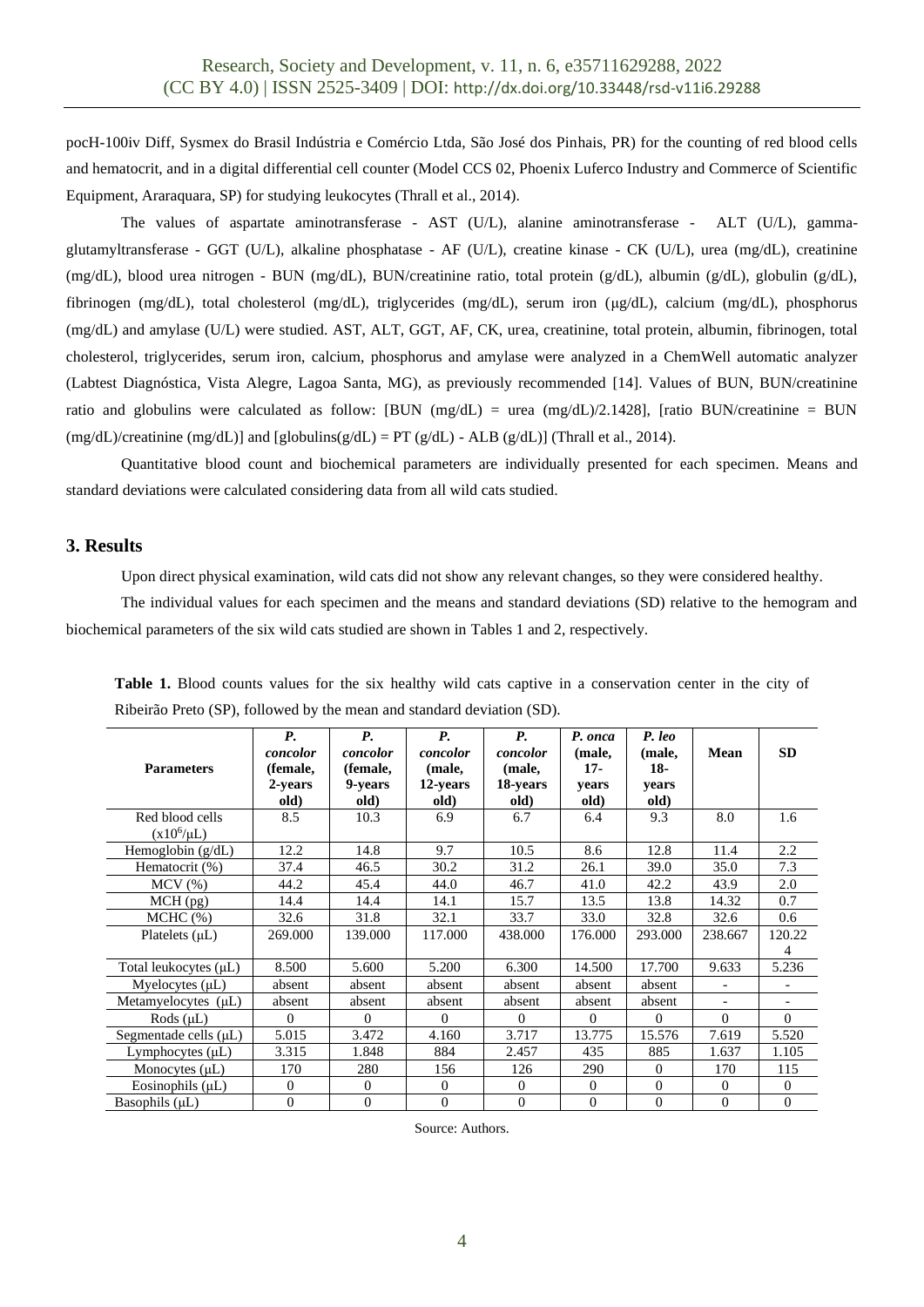| Table 2. Biochemical parameters for the six healthy wild cats captive in a conservation center in the city of |  |  |  |
|---------------------------------------------------------------------------------------------------------------|--|--|--|
| Ribeirão Preto (SP), followed by the mean and standard deviation (SD).                                        |  |  |  |

| <b>Parameters</b>     | P. concolor<br>(female,<br>2-years old) | <i>P</i> .<br>concolor<br>(female,<br>9-years<br>old) | <b>P.</b><br>concolor<br>(male,<br>12-years<br>old) | <b>P.</b><br>concolor<br>(male,<br>18-years<br>old) | P. onca<br>(male,<br>$17-$<br>years<br>old) | P. leo<br>(male,<br>$18-$<br>years<br>old) | Mean  | <b>SD</b> |
|-----------------------|-----------------------------------------|-------------------------------------------------------|-----------------------------------------------------|-----------------------------------------------------|---------------------------------------------|--------------------------------------------|-------|-----------|
| AST (U/L)             | 67.0                                    | 118.0                                                 | 65.0                                                | 47.0                                                | 50.0                                        | 50.0                                       | 66.1  | 26.7      |
| $ALT$ (U/L)           | 47.0                                    | 76.0                                                  | 64.0                                                | 55.0                                                | 82.0                                        | 68.0                                       | 65.3  | 13.0      |
| $GGT$ (U/L)           | 4.0                                     | 1.0                                                   | 13.0                                                | 7.0                                                 | 9.0                                         | 8.0                                        | 7.0   | 10.0      |
| AF(U/L)               | 36.0                                    | 2.0                                                   | 14.0                                                | 11.0                                                | 22.0                                        | 22.0                                       | 20.8  | 8.6       |
| $CK$ (U/L)            | 1.076                                   | 2.918                                                 | 249                                                 | 248                                                 | 870                                         | 1.280                                      | 1.107 | 984       |
| Urea $(mg/dL)$        | 71.0                                    | 71.0                                                  | 101.0                                               | 82.0                                                | 168.0                                       | 137.0                                      | 105.0 | 39.6      |
| Creatinine (mg/dL)    | 2.6                                     | 2.6                                                   | 3.1                                                 | 3.2                                                 | 2.8                                         | 1.8                                        | 2.7   | 0.5       |
| BUN (mg/dL)           | 33.4                                    | 33.4                                                  | 47.5                                                | 38.5                                                | 79.0                                        | 64.4                                       | 49.3  | 18.6      |
| <b>BUN/creatinine</b> | 12.8                                    | 13.1                                                  | 15.3                                                | 11.9                                                | 28.6                                        | 36.4                                       | 19.7  | 9.3       |
| ratio                 |                                         |                                                       |                                                     |                                                     |                                             |                                            |       |           |
| Total protein (g/dL)  | 6.9                                     | 8.1                                                   | 8.3                                                 | 7.0                                                 | 8.2                                         | 8.0                                        | 7.7   | 0.6       |
| Albumin (g/dL)        | 2.6                                     | 2.7                                                   | 2.1                                                 | 2.4                                                 | 2.2                                         | 2.4                                        | 2.4   | 0.2       |
| Globulin (g/dL)       | 4.3                                     | 5.4                                                   | 6.1                                                 | 4.6                                                 | 6.0                                         | 5.6                                        | 5.3   | 0.7       |
| Fibrinogen (mg/dL)    | 400                                     | 200                                                   | 100                                                 | 200                                                 | 300                                         | 400                                        | 266.6 | 121.1     |
| Colesterol total      | 144                                     | 230                                                   | 135                                                 | 139                                                 | 149                                         | 160                                        | 159.5 | 35.6      |
| (mg/dL)               |                                         |                                                       |                                                     |                                                     |                                             |                                            |       |           |
| Triglycerides         | 12.0                                    | 20.0                                                  | 8.0                                                 | 7.0                                                 | 31.0                                        | 38.0                                       | 19.3  | 12.8      |
| (mg/dL)               |                                         |                                                       |                                                     |                                                     |                                             |                                            |       |           |
| Serum ion (µg/dL)     | 128                                     | 285                                                   | 96                                                  | 253                                                 | 213                                         | 198                                        | 195   | 72.2      |
| Calcium (mg/dL)       | 10.2                                    | 9.9                                                   | 9.6                                                 | 9.1                                                 | 12.4                                        | 10.2                                       | 10.2  | 1.1       |
| Phpsphorous           | 7.0                                     | 9.5                                                   | 4.3                                                 | 6.0                                                 | 8.0                                         | 5.8                                        | 6.7   | 1.8       |
| (mg/dL)               |                                         |                                                       |                                                     |                                                     |                                             |                                            |       |           |
| Amylase $(U/L)$       | 1.485                                   | 1.922                                                 | 2.899                                               | 1.125                                               | 1.200                                       | 1.116                                      | 1.625 | 695.8     |

Source: Authors.

# **4. Discussion**

Due to the importance of hematological exams in investigating the health of wild animals (Lima et al., 2009; Widmer et al., 2012; Maas et al., 2013; Larsson et al., 2015), studies by different authors on blood count and biochemical values for captive free-living animals are necessary. Evidence indicates that results obtained for captive animals can be, at least in part, extrapolated to free-living individuals and vice versa. For example, Currier and Russel (1982) did not observe differences in hematological (blood count and biochemical) parameters between populations of free- living and captive *P. concolor*. Similar findings were described by Larsson et al*.* (2015) when studying *P. leo* kept in a conservation center and by Maas et al*.* (2013) when comparing free-living and captive *P. leo*.

Hematological parameters undergo the influence of different environmental factors, so descriptions by different authors are essential to verify the reproducibility of results. Among the factors that can influence the standardization of blood count and biochemical parameters of wild animals are the feeding habit, nutritional status, degree of hydration, the demographic origin of the animals, exercise intensity, and capture stress, in addition to the methods of collection, handling, storage, and processing of blood samples (Lima et al., 2009; Widmer et al., 2012). In this study, to avoid hemolysis secondary to lipemia, which directly interferes with the reliability of the hematological results, the wild cats fasted for 12 consecutive hours (Mass et al., 2013).

In this study, the red blood cell and leukocyte values obtained for the *P. leo* agree with those reported by Hawkey and Hart (1986). In contrast, compared to our study, Currier and Russel (1982) described high red blood cell, hematocrit and hemoglobin values for *P. concolor*. Variations in altitudes between the localities at which different authors captured the studied animals may partially explain the results.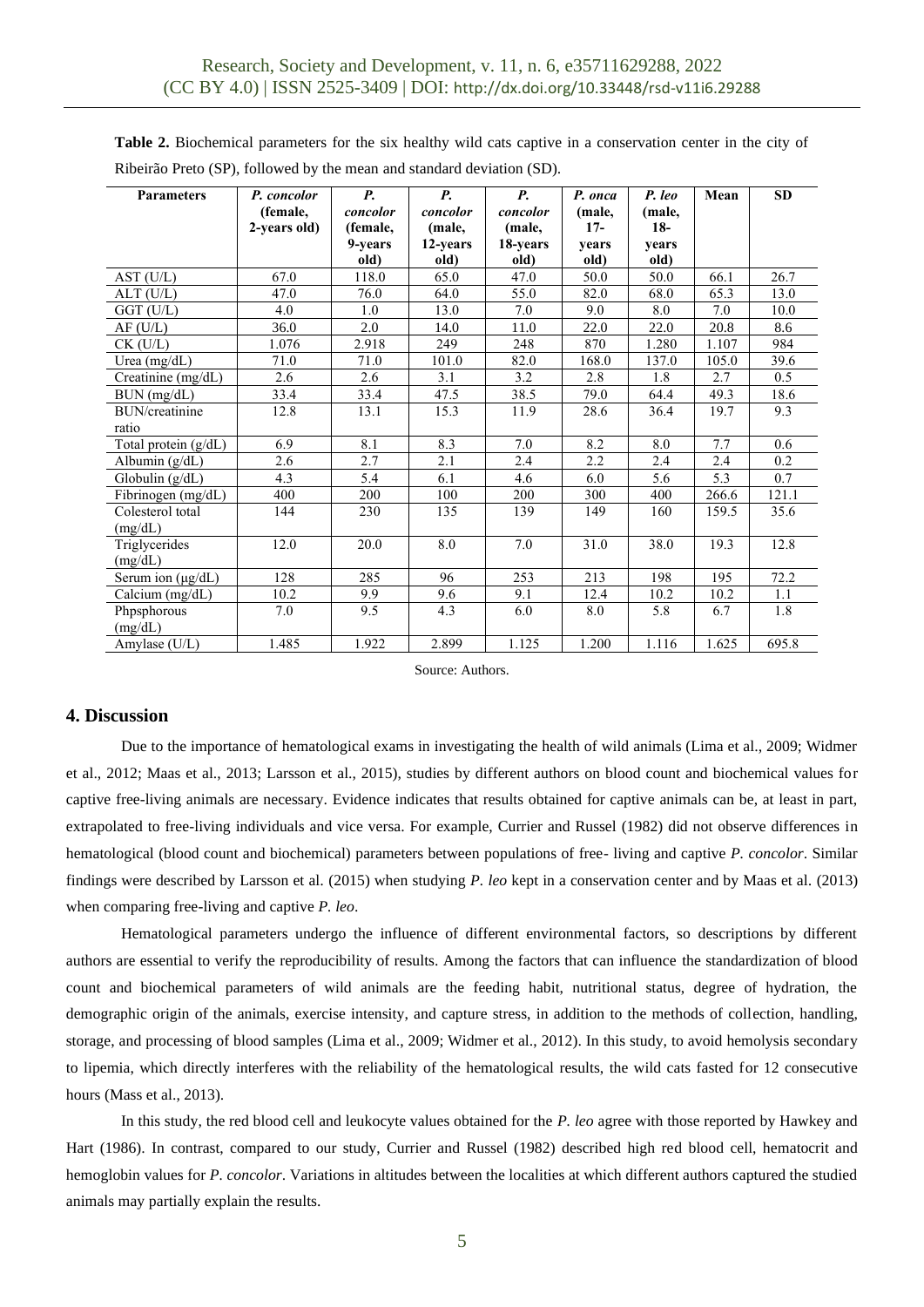Larsson et al. (2015) showed that associations between red blood cell values and age are well established in carnivores. Thus, the slight variation in red blood cell values observed among the six wild cats in this study may be related to variations in age. On the other hand, a study involving domestic cats (Anderson et al., 1971) showed that age influences the number, size, and concentration of hemoglobin in the circulating red blood cells. However, these variations do not appear to occur among the large wild cats in this study. Perhaps, the number of erythrocytes and the hemoglobin concentration are much more modulated by the amount of iron in the diet (Larsson et al., 2015) than by other factors.

As found in the research by Du Plessis (2009) with free-living and captive *P. leo*, of both sexes and varied ages, the platelets of the six wild cats included in this study were of varying sizes, with a round to oval shapes and with prominent granules.

In the present study, the total leukocyte values were higher in *P. onca* and *P. leo*, which can be attributed to the greater stress of these animals during capture for the collection of blood samples, in line with the descriptions of Larsson et al*.* (2015) when evaluating *Panthera tigris altaica* in captivity. According to Sajjad et al. (2012), the total leukocyte count is significantly higher in free-living *Panthera tigris tigris* than in captive individuals.

The lymphocyte values described in this study for *P. concolor* resemble those described by Silva et al. (2020). However, the researchers pointed out a reduction of these cells in specimens infected by *Cytauxzoon felis*, which is characterized as a piroplasmid transmitted during the blood meal of infected ticks. Likewise, high eosinophil count values reported by Widmer et al*.* (2012) in free-living *P. onca* in the southern Brazilian Pantanal were attributed to intense infestation by *Tunga penetrans*.

The mean biochemical values of liver enzymes observed in the six felids in this study were near those of captive *P. leo* evaluated by Larsson et al. (2017) and P. tigris tigris studied by Seal et al*.* (1987). However, the results of liver and muscle injury tests should be interpreted with caution, as they may vary according to the methods and equipment used to process blood samples (Duncan et al., 1994). Still, about liver enzymes, Widmer et al. (2012) described an increase in AST and ALT followed by normal values of AF, GGT, and CK in free-living *P. onca,* suggesting hepatocellular damage.

Regarding the mean CK values used to assess damage to skeletal muscles and myocardial injury, there was a disparity between *P. leo* of this study and those assessed by Larsson et al. (2017), which presented much higher levels of CK, calcium and phosphorus. In free-living panthers, Dunbar et al. (1997) reported a higher calcium concentration in young than adult individuals.

The current study noted that serum urea levels were higher in senile animals, possibly due to a pre-renal dysfunction without clinical signs of azotemia or other kidney damage. This finding agrees with a previous study with *Lynx felis canadians* (Weaver; Johnson, 1995). In addition to age, an increase in urea may be due to other non-renal factors such as the type of food, which, when rich in proteins, demands a more excellent supply of amino acids (Aronson et al., 2004).

There was no discrepancy between the serum creatinine values as to the gender and age of the six wild cats investigated, probably because they have the same eating habits and absence of muscle injuries, corroborating the findings of Larsson et al. (2017). In the exams of the six wild cats studied, we observed that BUN values were higher in males, corroborating with the results of Miller et al. (1999) when evaluating specimens of captive *Felis rufus*. Despite the slight increase in BUN in males, none of them showed signs of azotemia.

The values of total protein obtained in the examination of the *P. leo* in this research resemble to those described by Maas et al. (2013) and by Larsson et al. (2017) in captive *P. leo* and by Seal et al. (1987) in *P. tigris tigris*. Dunbar et al*.* (1997), when studying *Felis concolor coryi*, reported significantly higher total protein values in adults when compared to young individuals.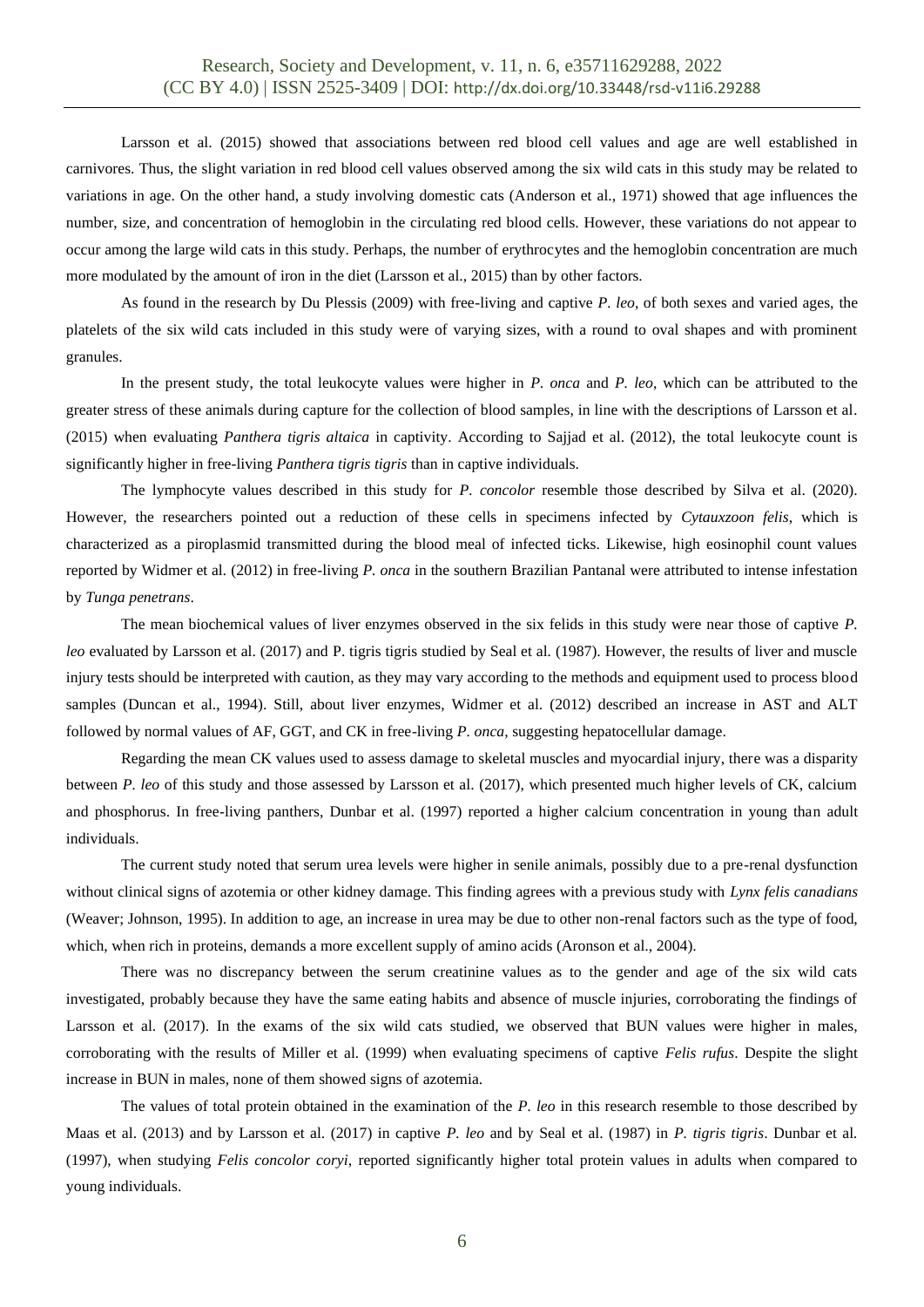Larsson et al. (2017) evaluated biochemical examinations of *P. tigris altaica* and *P. leo* kept in captivity, and they did not differ significantly between male and female individuals. In contrast, albumin values were higher in males of *P. tigris altaica* in comparison to females. The researchers attributed this difference to the more significant amount of protein ingested by the males. The albumin results in the *P. leo* in this study are in line with those of Maas et al. (2013) and Larsson et al. (2017). In free-living panthers, mean serum albumin concentrations were significantly higher in young than adult individuals (Dunbar et al., 1997).

In a study with free jaguars, Widmer et al. (2012) observed that gastrointestinal parasites are common in free-living individuals, causing discrete hypoalbuminemia and hyperglobulinemia. However, in the present study, the mean values of albumin and globulin for the healthy six wild cats were the same found by those researchers.

As for the evaluation parameters of fat metabolism, it was noted that the mean cholesterol values of the six wild cats coincided exactly with those of Panthera leo kept in captivity and evaluated by Larsson et al*.* (2017), except for the highest triglyceride levels. As the authors did not specify the type of diet offered to animals, the discussion regarding such discrepancies due to eating habits became difficult. However, Currier and Russel (1982), reported that serum cholesterol levels should be considered in animals kept confined that exercise little physical activity when compared to free-living animals.

Often reference values from domestic cats are extrapolated to wild cats, which is not appropriate as shown by previous literature and the results of this study itself (Fam et al,*.* 2010; Azevedo et al., 2013). Compared to the parameters referenced in the literature for domestic cats, the blood count parameters for the wild cats showed lower mean numbers of segmented neutrophils and lymphocytes. However, they revealed more monocytes, platelet, and globulin. The mean values of AST, GGT, CK, urea, total creatinine, cholesterol, and serum iron are higher for wild cats. The mean values of AF and amylase for wild cats are lower than those described for domestic cats (Azevedo et al., 2013).

## **5. Conclusions**

Studies on blood count and biochemical parameters allow monitoring the health of wild animals, favoring the conservation of endangered species. Despite the various factors that may influence the expansion of reference intervals for the parameters of these tests, the results obtained in this study are reliable since the wild cats studied were healthy.

Future research is essential and must be scientifically published to facilitate the assessment and monitoring of the individual and population health of these species.

#### **Declaration of conflict of interest**

The authors declare that there are no conflicts of interest.

#### **Acknowledgments**

Bosque Municipal Fábio Barreto, Universidade de Franca and Coordenação de Aperfeiçoamento de Pessoal de Nível Superior - Brasil (CAPES, finance code 001).

#### **References**

Anderson, L., Wilson, R. & Hay, D. (1971). Haematological values in normal cats from four weeks to one year of age. *Research in Veterinary Science*, 12(1):579-583.

Aronson, D., Mittleman, M. & Burger, A. (2004). Elevated blood urea nitrogen level as a predictor of mortality in patients admitted for decompensated heart failure. *American Journal of Medicine*, 116(7):466-473.